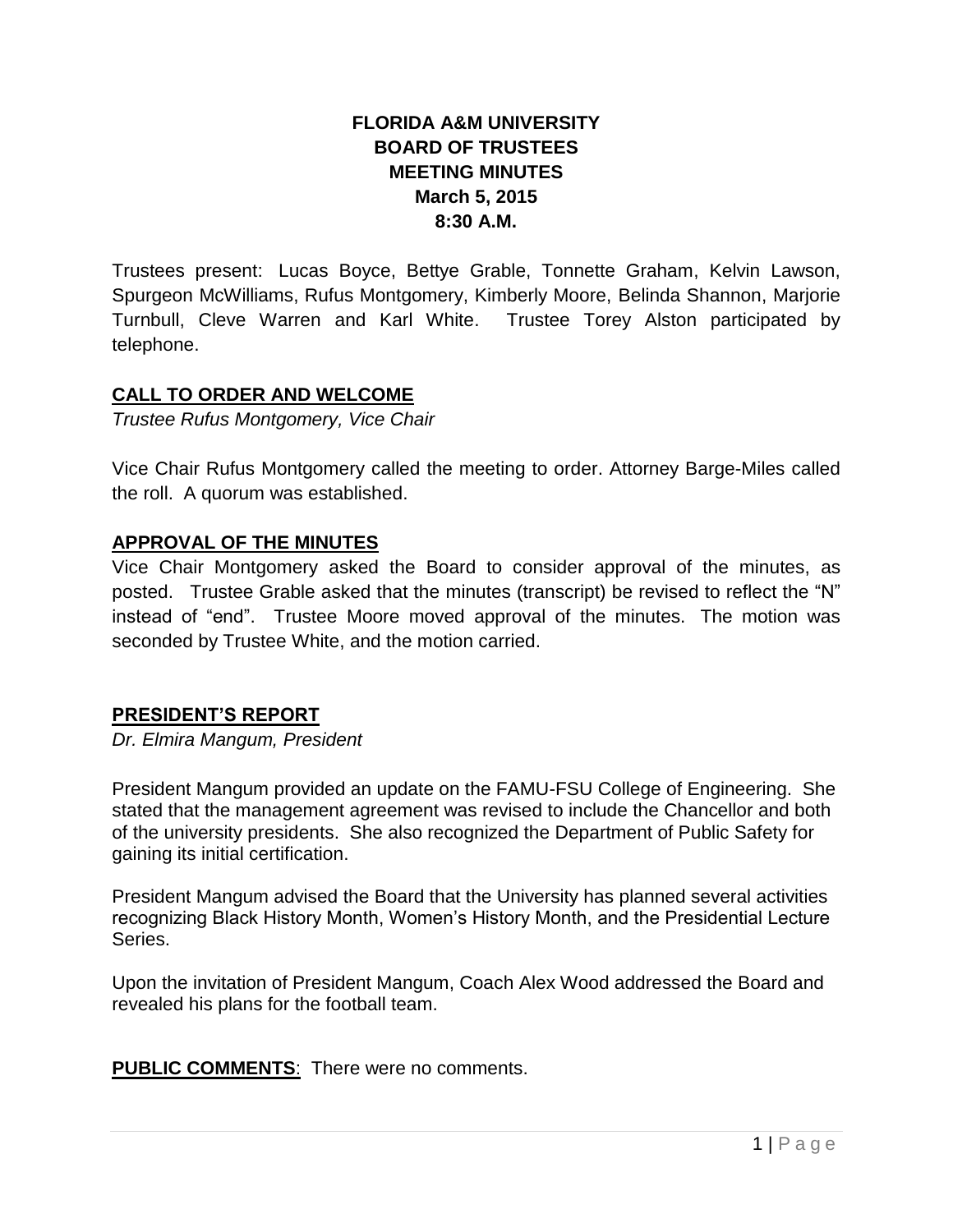# **STANDING COMMITTEE REPORTS**

Vice Chair Montgomery recognized Trustee Turnbull to present the Academic Affairs report.

## **Academic Affairs**

*Trustee Marjorie Turnbull, Chair*

### **Action Items**:

- 1. Trustee Turnbull moved approval of the Tenure-Upon-Appointment for Keith Parker, Brian Sims and Shawn Spencer. It was seconded by Trustee White, and the motion carried.
- 2. Trustee Turnbull moved approval of the applications that were recommended for sabbatical and professional development leaves. The motion was seconded by Trustee White, and the motion carried.
- 3. Trustee Turnbull moved approval of the University's revised 2015-2016 Academic Calendar. The motion was seconded by Trustee Moore, and the motion carried.

Next, Vice Chair Montgomery recognized Trustee McWilliams to present the Facilities Planning Committee report.

#### **Facilities Planning**

*Trustee Spurgeon McWilliams*

## **Action Item:**

1. Trustee McWilliams moved that the Board of Trustees approve the contract amendment #4 Pharmacy Phase II project, which increases the existing agreement of \$23,001,842 by \$9,027,702 to the new amount not to exceed \$32,029,544. The motion was seconded by Trustee Warren, and the motion carried.

Vice Chair Montgomery then recognized Trustee Kelvin Lawson to present the Budget and Finance Committee report.

## **Budget and Finance**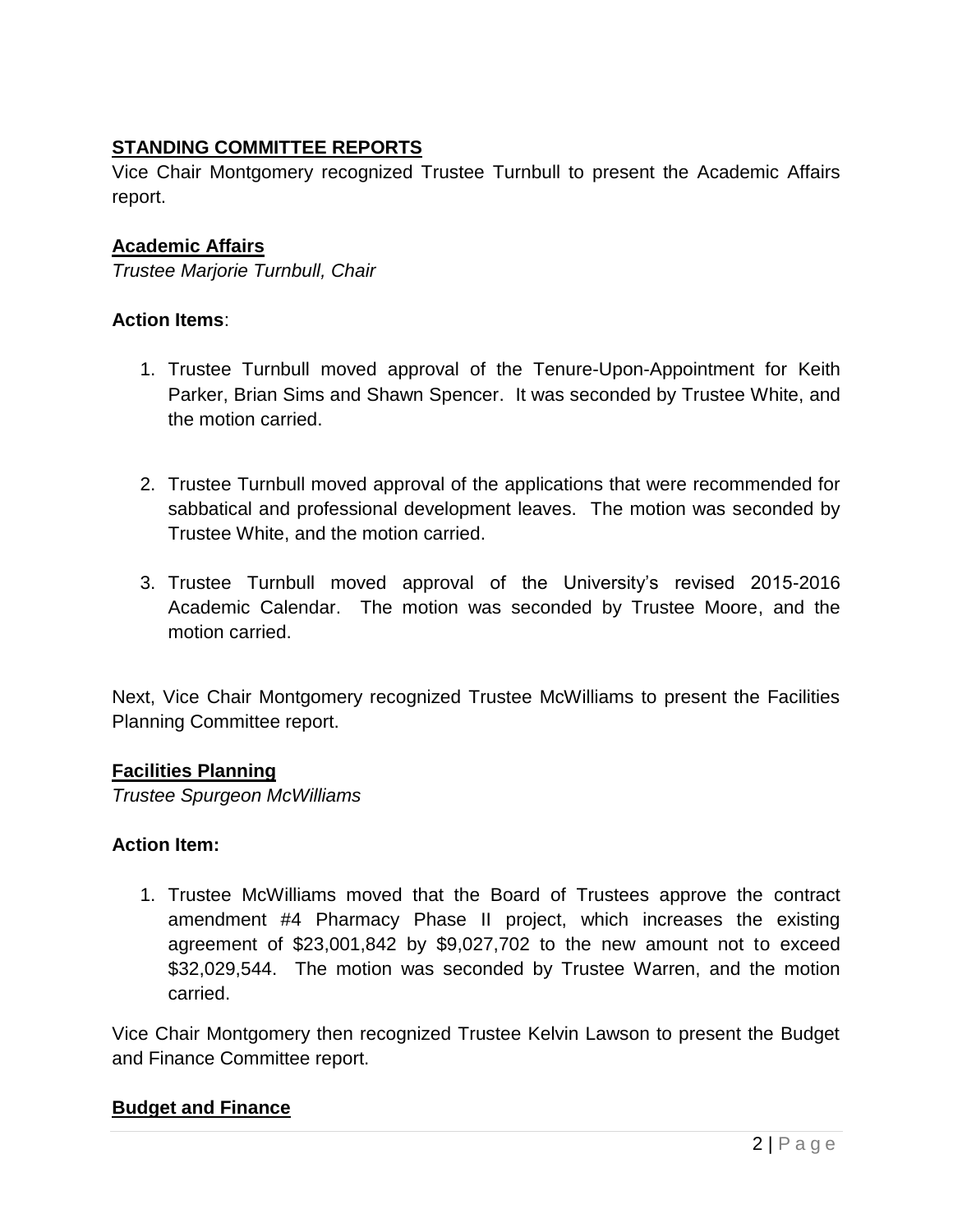#### *Trustee Lawson*

### **Action Items:**

- 1. Trustee Lawson moved approval of the operating budgets for auxiliary facilities with revenue bonds. The motion was seconded by Trustee Warren, and the motion carried.
- 2. Trustee Lawson moved that the Board of Trustees approve the FY 2014-15 Commons R&R operating budget. The motion was seconded by Trustee Warren, and the motion carried.
- 3. Trustee Lawson moved approval of the amendment to the FY 2014-15 Athletics budget. The motion was seconded by Trustee Warren; the motion carried.

Finally, the Board asked that it be provided a more descriptive detail of the auxiliary budget. They also inquired about the core components of the BlackBoard contract.

### **Audit and Compliance**

*Trustee Karl White*

1. Trustee White moved approval of the Performance Based Funding Data Integrity Audit for submission to the Board of Governors. The motion was seconded by Trustee Warren, and the motion carried.

Trustee White informed that Board that he would solicit information from them regarding the evaluation of Vice President Rick Givens.

#### **Trustee-Student Affairs**

*Trustee Tonnette Graham, Vice Chair*

#### **Action Items:**

1. Trustee Graham moved approval of Regulation 2.011 for notice and adoption after the expiration of the thirty (30) day notice period, provided there are no public comments, in accordance with the Florida Board of Governors' Regulation Development Procedure. It was seconded by Trustee White, and the motion carried.